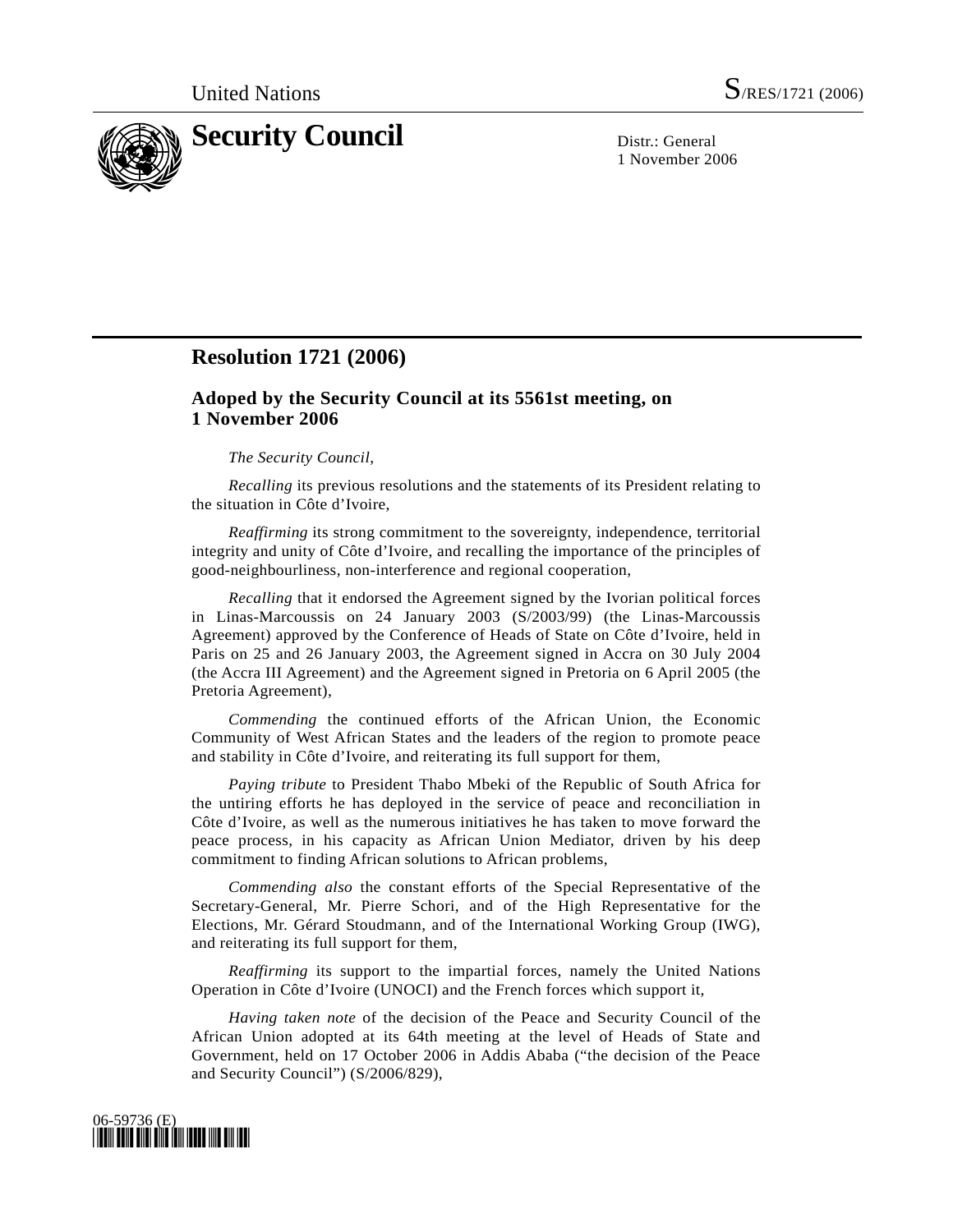*Having heard* on 25 October 2006 the report by M. Saïd Djinnit, Commissioner of the African Union,

*Having taken note* of the report of the Secretary-General dated 17 October 2006 (S/2006/821), in particular its paragraphs 68 to 80,

*Bearing in mind* that the constitutional mandate of President Laurent Gbagbo expired on 30 October 2005 and the mandate of the former National Assembly expired on 16 December 2005,

*Expressing* its serious concern at the persistence of the crisis and the deterioration of the situation in Côte d'Ivoire, including its grave humanitarian consequences causing large-scale civilian suffering and displacement,

*Reiterating* its firm condemnation of all violations of human rights and international humanitarian law in Côte d'Ivoire,

*Determining* that the situation in Côte d'Ivoire continues to pose a threat to international peace and security in the region,

*Acting* under Chapter VII of the Charter of the United Nations,

 1. *Endorses* the decision of the Peace and Security Council, *underlines* that its unfettered implementation requires the full support from the Council, *considers* therefore that the following provisions of the present resolution, based on the decision of the Peace and Security Council, aim at implementing fully the peace process in Côte d'Ivoire and at organizing free, open, fair and transparent elections in this country by 31 October 2007, and *affirms* that such provisions are intended to be applicable during the transition period until a newly elected President takes up his duties and a new National Assembly is elected;

 2. *Takes note* of the tenth final communiqué of the IWG dated 8 September 2006;

 3. *Takes note* of the impossibility of organizing elections, presidential and legislative, on the scheduled date and of the expiry, on 31 October 2006, of the transition period and of the mandates of President Laurent Gbagbo and Prime Minister, Mr. Charles Konan Banny;

 4. *Recalls* paragraphs 5 and 8 of the tenth final communiqué of the IWG dated 8 September 2006, paragraph 10 of the decision of the Peace and Security Council and paragraph 75 (a) of the report of the Secretary-General dated 17 October 2006 (S/2006/821), and, therefore, declares that the full implementation of the present resolution, consistent with paragraphs 13 and 14 of the decision of the Peace and Security Council, and of the peace process led by the Prime Minister requires full compliance by all Ivorian parties and that no legal provisions should be invoked by them to obstruct the process;

 5. *Endorses* the decision of the Peace and Security Council that President Laurent Gbagbo should remain Head of State as from 1 November 2006 for a new and final transition period not exceeding 12 months;

 6. *Endorses* the decision of the Peace and Security Council to renew the mandate of the Prime Minister, Mr. Charles Konan Banny, as from 1 November 2006 for a new and final transition period not exceeding 12 months, and *endorses* also the decision of the Peace and Security Council that the Prime Minister shall not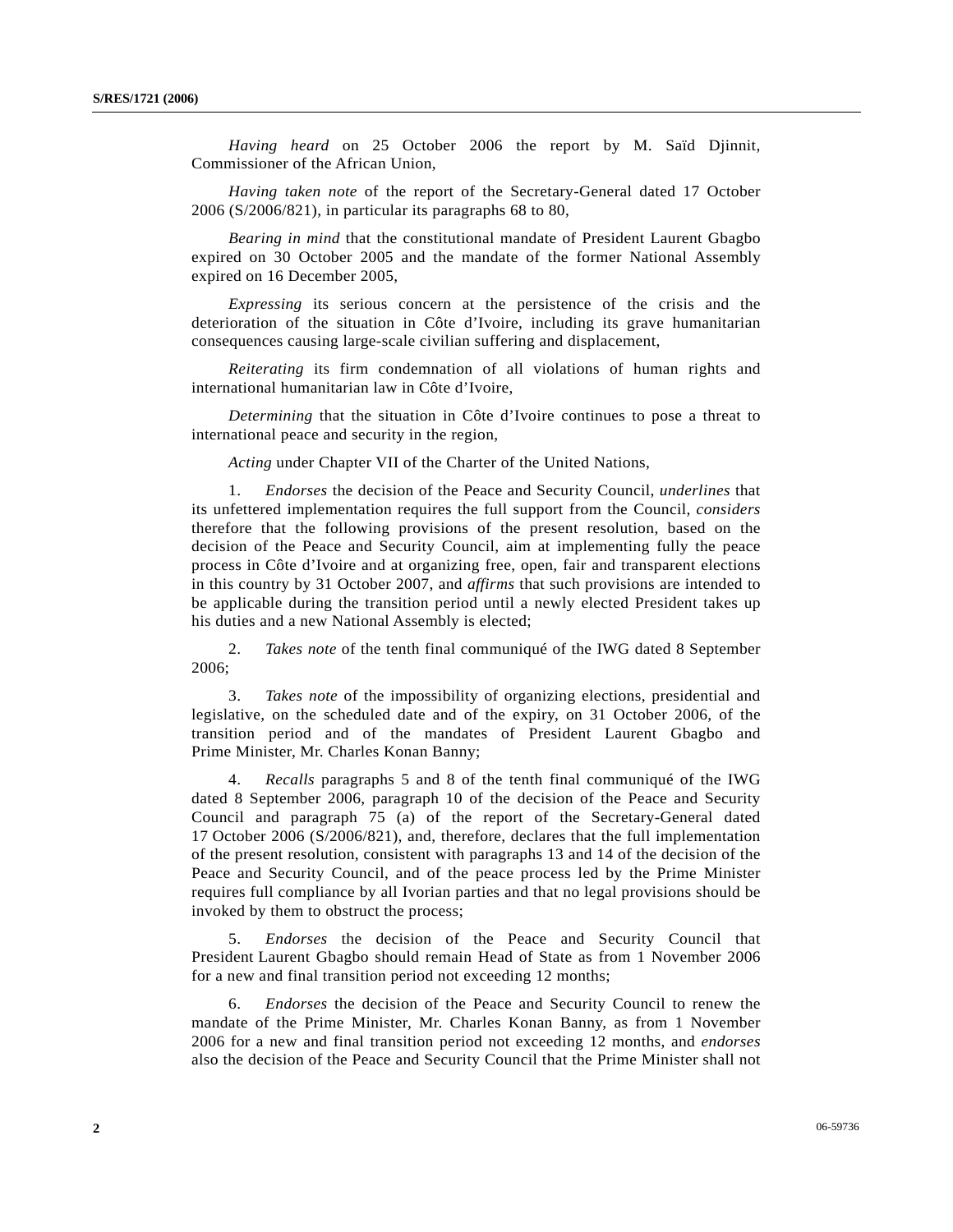be eligible to stand for the presidential elections to be organized by 31 October 2007;

 7. *Stresses* that the Prime Minister shall have a mandate to implement all the provisions of the road map drawn up by the IWG and of the agreements concluded between the Ivorian parties with a view to holding free, open, fair and transparent elections by 31 October 2007 at the latest, with support from the United Nations and potential donors, and to carry out, in particular:

– The disarmament, demobilization and reintegration (DDR) programme,

- The identification of population and registration of voters in order to compile credible electoral rolls,
- The operations of disarmament and dismantling of militias,
- The restoration of State authority and the redeployment of the administration and public services throughout the territory of Côte d'Ivoire,
- The technical preparations for the elections,
- The restructuring of the armed forces, in accordance with paragraph 17 of the decision of the Peace and Security Council and paragraph 3 article f) of the Linas-Marcoussis Agreement;

 8. *Stresses* that the Prime Minister, for the implementation of the mandate set out in paragraph 7 above, must have all the necessary powers, and all appropriate financial, material and human resources, as well as full and unfettered authority, consistent with ECOWAS recommendations dated 6 October 2006 and must be empowered to take all necessary decisions, in all matters, within the Council of Ministers or the Council of Government, by ordinances or decree-laws;

 9. *Stresses also* that the Prime Minister, for the implementation of the mandate set out in paragraph 7 above, must also have the necessary authority over the Defence and Security Forces of Côte d'Ivoire;

 10. *Recalls* paragraph 10 article (iii) of the decision of the Peace and Security Council of the African Union dated 6 October 2005 (S/2005/639) and the statement of the President of the Council dated 9 December 2005 (S/PRST/2005/60), *reaffirms* the provisions of paragraphs 6 and 7 of resolution 1633 (2005), and *recalls* that the Prime Minister shall have full authority over the Government that he will establish;

 11. *Reaffirms* that the DDR and identification processes should be carried out concomitantly, stresses the centrality of both processes to the peace process, *urges* the Prime Minister to implement them without delay, and *calls upon* all the Ivorian parties to cooperate fully with him in this regard;

 12. *Demands* the immediate resumption of the programme for the disarmament and dismantling of militias throughout the national territory, *stresses* that this programme is a key element of the peace process, and *underlines* the individual responsibility of the leaders of the militias in the full implementation of this process;

 13. *Urges* the Prime Minister to immediately take all appropriate measures, through the signing of the relevant ordinances in the conditions set out in paragraph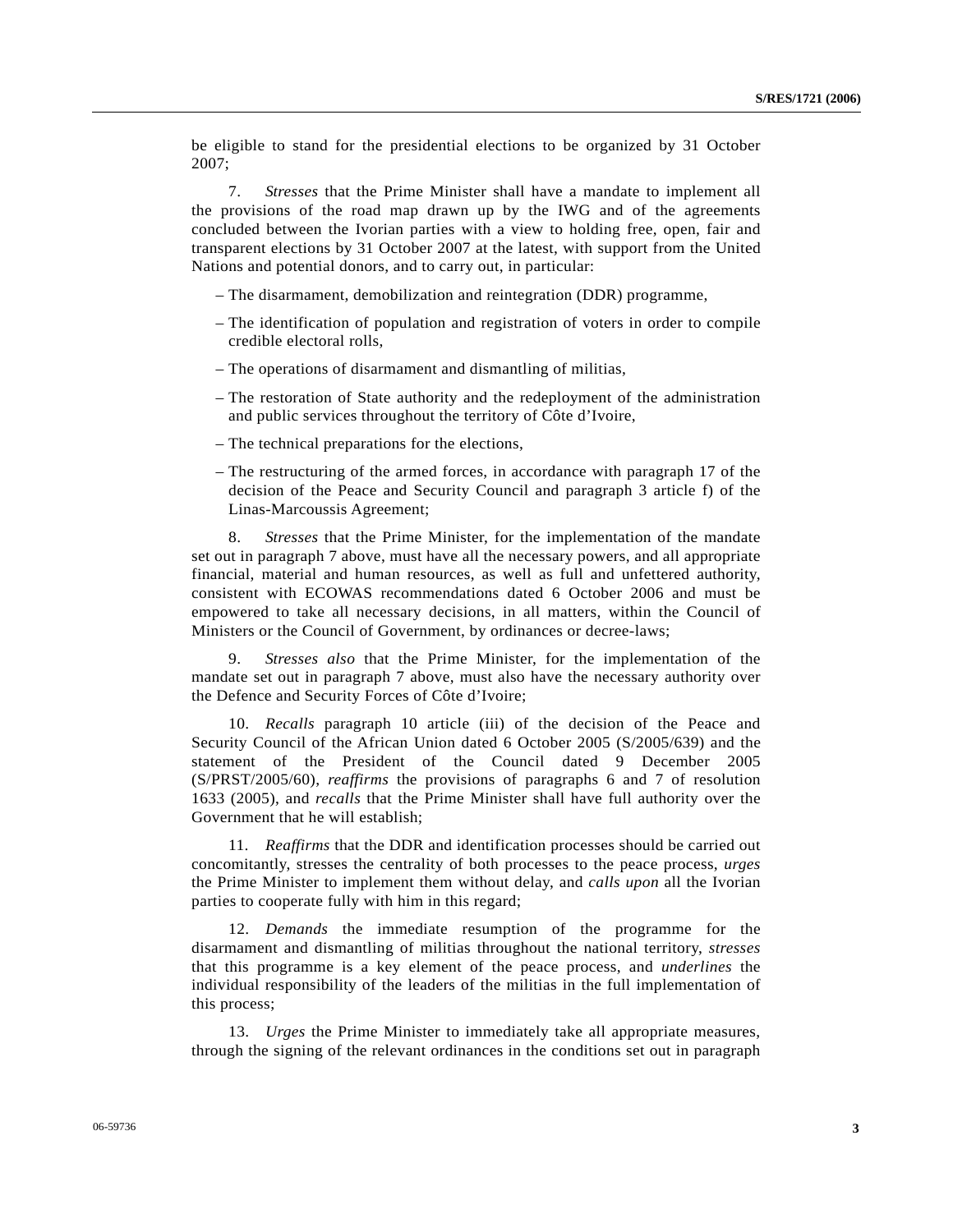8 above, to expedite the issuance of birth and nationality certificates in the context of the identification process, in a spirit of equity and transparency;

 14. *Demands* that all the Ivorian parties concerned, in particular the Armed Forces of Forces Nouvelles and the Armed Forces of Côte d'Ivoire, participate fully and in good faith in the work of the quadripartite commission responsible for overseeing the implementation of the DDR programme and the operations for the disarmament and dismantling of militias;

 15. *Invites* the Prime Minister to establish immediately, in liaison with all the Ivorian parties, UNOCI and the French forces which support it, a working group responsible for submitting to him a plan on the restructuring of the Defence and Security Forces and preparing possible seminars on security sector reform to be organized by the African Union and ECOWAS, with a view to rebuilding Defence and Security Forces committed to the values of integrity and republican morality;

 16. *Encourages* the African Union and ECOWAS to organize seminars on security sector reform, in collaboration with partners and with the participation of commanding and senior officers from West African countries emerging from conflict, to examine, among other issues, the principles of civilian control of armed forces and personal and individual responsibility for acts of impunity or violation of human rights;

 17. *Invites* the Prime Minister to establish immediately, in liaison with all the Ivorian parties concerned and the High Representative for the Elections, a working group responsible for helping him implement the identification of the population and registration of voters, in order to ensure their credibility and transparency;

 18. *Encourages* the Prime Minister to seek, as appropriate, the active involvement of civil society in moving the peace process forward, and *urges* the Ivorian parties, the High Representative for the Elections together with UNOCI to take account of the rights and resources of women and of gender considerations as set out in resolution 1325 (2000) as cross-cutting issues in the implementation of the peace process including through the consultations with local and international women's groups;

 19. *Demands* that all Ivorian parties end all incitement to hatred and violence, in radio and television broadcasting as well as in any other media, and urges the Prime Minister to establish and implement without delay a code of conduct for the media, in conformity with the decisions taken at Yamoussoukro on 5 July 2006 and the decision of the Peace and Security Council;

 20. *Endorses* the decision of the Peace and Security Council that, to avoid multiple and conflicting mediation efforts, President Denis Sassou Nguesso of the Republic of the Congo ("the Mediator"), in his capacity as Chairperson of the African Union shall lead the mediation efforts, in liaison with the Chairperson of the Commission of the African Union and ECOWAS and, as the need may arise, in liaison with any other African leader willing to make a contribution to the search for peace in Côte d'Ivoire and *underlines* that the representative of the Mediator in Côte d'Ivoire will lead, in liaison with the Special Representative of the Secretary-General, the day-to-day mediation;

 21. *Requests* the African Union and the Economic Community of West African States to continue to monitor and follow up closely the implementation of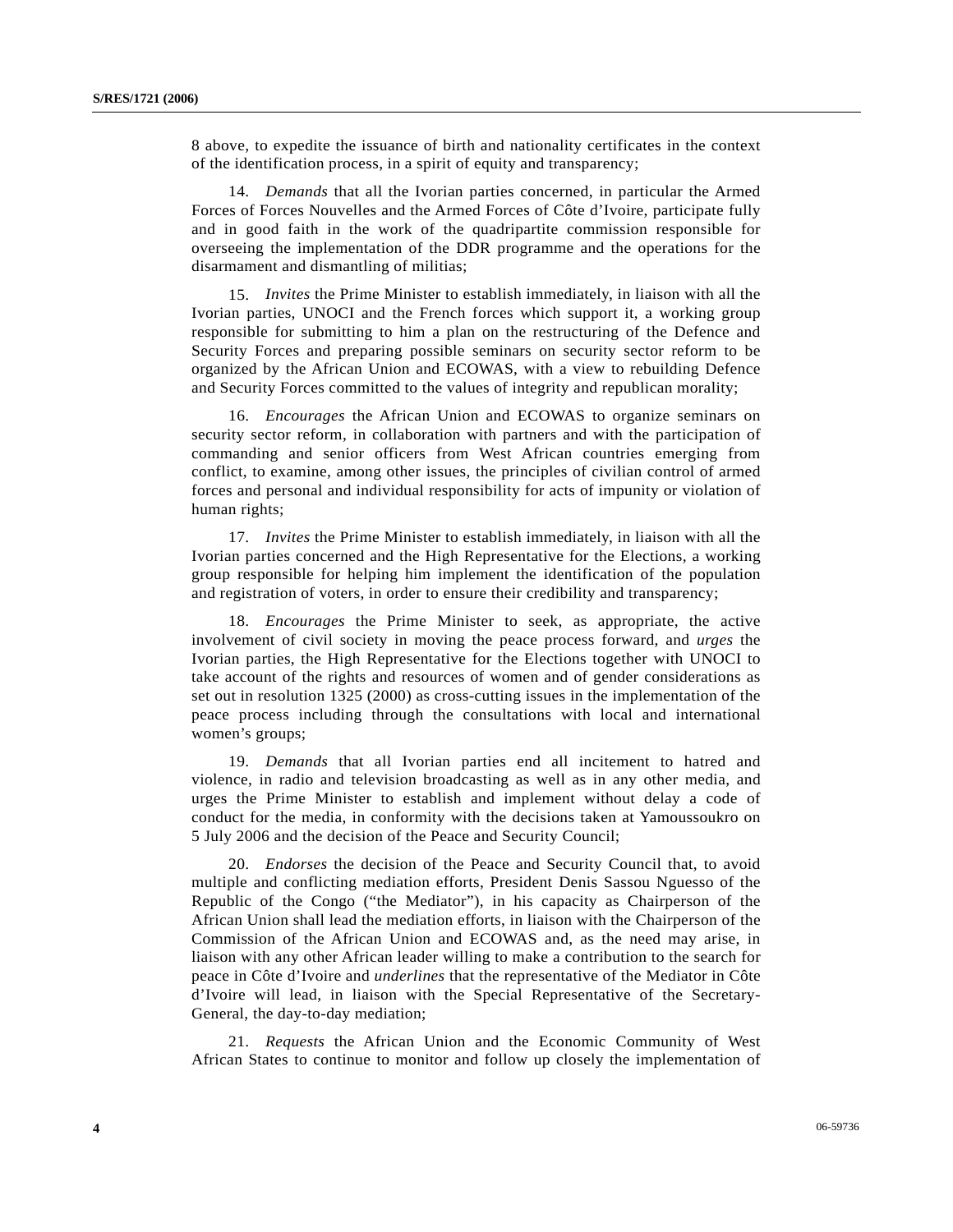the peace process, and *invites* them to review before 1 February 2007 the progress achieved, and should they deem it appropriate, to review the situation again between that date and 31 October 2007, and *requests* them to report to the Council, through the Secretary-General, on their assessment and, if necessary, to submit to the Council any new recommendations;

 22. *Renews* for a period of 12 months the mandate of the High Representative for the Elections laid down in paragraph 7 of resolution 1603 (2005), *underscores* that the Peace and Security Council of the African Union encouraged the High Representative for the Elections to play a greater role in the resolution of disputes linked to the electoral process, or issues arising out of the procedures and processes to be adopted to ensure open, free, fair and transparent elections, and *decides* therefore that, in addition to this mandate, the High Representative for the Elections, in full support of and in consultation with the Prime Minister:

- shall be the sole authority authorized to arbitrate with a view to preventing or resolving any problems or disputes related to the electoral process, in liaison with the Mediator,
- shall certify that all stages of the electoral process, including the process of identification of the population, the establishment of a register of voters and the issuance of voters' cards, provide all the necessary guarantees for the holding of open, free, fair and transparent presidential and legislative elections in accordance with international standards;

 23. *Requests* UNOCI, consistent with its mandate in resolution 1609 to protect United Nations personnel, to provide security to the High Representative for the Elections, within its capabilities and its areas of deployment;

 24. *Recalls* paragraph 9 above, and *stresses* therefore that the Prime Minister must have authority over the personnel of the Defence and Security Forces of Côte d'Ivoire who ensure his close protection and provide the security of his offices, including through designating them, without prejudice to the provisions of paragraph 2 (alinea 1) of resolution 1609 (2005);

 25. *Recalls* the IWG's role of guarantor and impartial arbitrator of the peace process, and requests the IWG to:

- establish as soon as possible, in liaison with the Prime Minister, a precise timetable for the implementation of the main components of the road map,
- evaluate, monitor and follow up closely the progress achieved in implementing the road map on a monthly basis,
- report to the Council, through the Secretary-General, on its assessment of the progress achieved and on any obstacles encountered by the Prime Minister in carrying out his mandate set out in paragraph 7 above,
- submit as appropriate, to all the Ivorian parties concerned and to the Council, any recommendations it deems necessary;

 26. *Demands* that all Ivorian parties refrain from any use of force and violence, including against civilians and foreigners, and from all kinds of disruptive street protests;